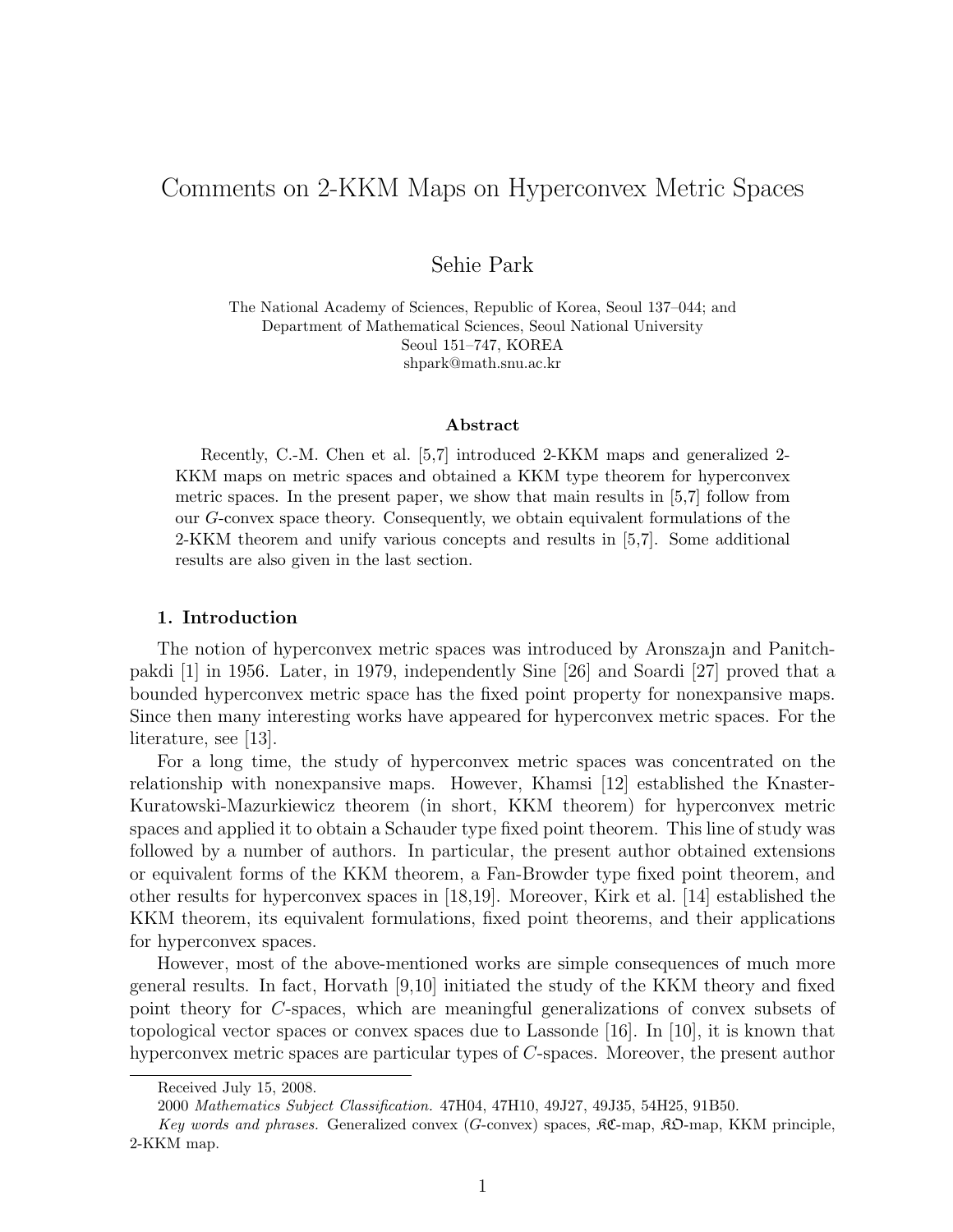[20-25] investigated generalized convex spaces or G-convex spaces, which properly include the class of C-spaces and a large number of spaces having particular types of abstract convexity.

Recently, C.-M. Chen et al. [5-7] introduced 2-KKM maps and generalized 2-KKM maps on metric spaces and obtained a KKM type theorem for hyperconvex metric spaces. This KKM type theorem was applied to some variational inequality and minimax inequality theorems.

In the present paper, we show that main results in  $[5,7]$  follow from our G-convex space theory. Consequently, we obtain equivalent formulations of the 2-KKM theorem and unify various concepts and results in [5,7]. Moreover, we raise a problem, on a hyperconvex metric space, whether there is a 2-KKM map with admissible values, which is not a KKM map. Some additional results are also given in the last section.

### 2. Generalized convex spaces and the map classes  $\mathcal{RC}$  and  $\mathcal{RD}$

Let  $\langle D \rangle$  denote the set of all nonempty finite subsets of a set D. Multimaps are also called simply maps.

**Definition.** A generalized convex space or a  $G$ -convex space  $(X, D; \Gamma)$  due to Park consists of a topological space X, a nonempty set D, and a multimap  $\Gamma : \langle D \rangle \to X$  such that for each  $A \in \langle D \rangle$  with the cardinality  $|A| = n + 1$ , there exists a continuous function  $\phi_A : \Delta_n \to \Gamma(A)$  such that  $J \in \langle A \rangle$  implies  $\phi_A(\Delta_J) \subset \Gamma(J)$ ; see [20-25].

Here,  $\Delta_n$  is the standard *n*-simplex with vertices  $\{e_i\}_{i=0}^n$ , and  $\Delta_j$  the face of  $\Delta_n$ corresponding to  $J \in \langle A \rangle$ ; that is, if  $A = \{a_0, a_1, \ldots, a_n\}$  and  $J = \{a_{i_0}, a_{i_1}, \ldots, a_{i_k}\} \subset A$ , then  $\Delta_J = \text{co}\{e_{i_0}, e_{i_1}, \dots, e_{i_k}\}.$ 

For any  $D' \subset D$ , the Γ-convex hull of D' is denoted and defined by

$$
co_{\Gamma} D' := \bigcup \{ \Gamma_A \mid A \in \langle D' \rangle \} \subset X.
$$

A subset Y of X is called a  $\Gamma$ -convex subset of  $(X, D; \Gamma)$  relative to  $D' \subset D$  if for any  $N \in \langle D' \rangle$ , we have  $\Gamma_N \subset Y$ , that is,  $\text{co}_{\Gamma} D' \subset Y$ . Then  $(Y, D'; \Gamma|_{\langle D' \rangle})$  is called a  $\Gamma$ -convex subspace of  $(X, D; \Gamma)$ .

When  $D \subset X$ , the space is denoted by  $(X \supset D; \Gamma)$ . In such case, a subset Y of X is said to be Γ-convex if  $\text{co}_{\Gamma}(Y \cap D) \subset Y$ ; in other words, Y is Γ-convex relative to  $D' := Y \cap D$ . In case  $X = D$ , let  $(X; \Gamma) := (X, X; \Gamma)$ . We use  $\Gamma_A := \Gamma(A)$  sometimes.

**Examples.** 1. A G-convex space  $(X, D; \Gamma)$  is called a C-space (or an H-space) if each  $\Gamma_A$  is  $\omega$ -connected (that is, *n*-connected for all  $n \geq 0$ ) and  $\Gamma_A \subset \Gamma_B$  for  $A \subset B$  in  $\langle D \rangle$ ; see Horvath [9,10] for particular C-spaces for  $X = D$ .

The concepts of C-spaces, LC-spaces, and LC-metric spaces were introduced and extensively studied by Horvath in a sequence of papers; see [9,10] and references therein.

2. A convex space  $(X, D; \Gamma)$  is a triple where X is a subset of a vector space,  $D \subset X$ such that co  $D \subset X$ , and each  $\Gamma_A$  is the convex hull of  $A \in \langle D \rangle$  equipped with the Euclidean topology. This concept for  $X = D$  reduces to the one due to Lassonde [16].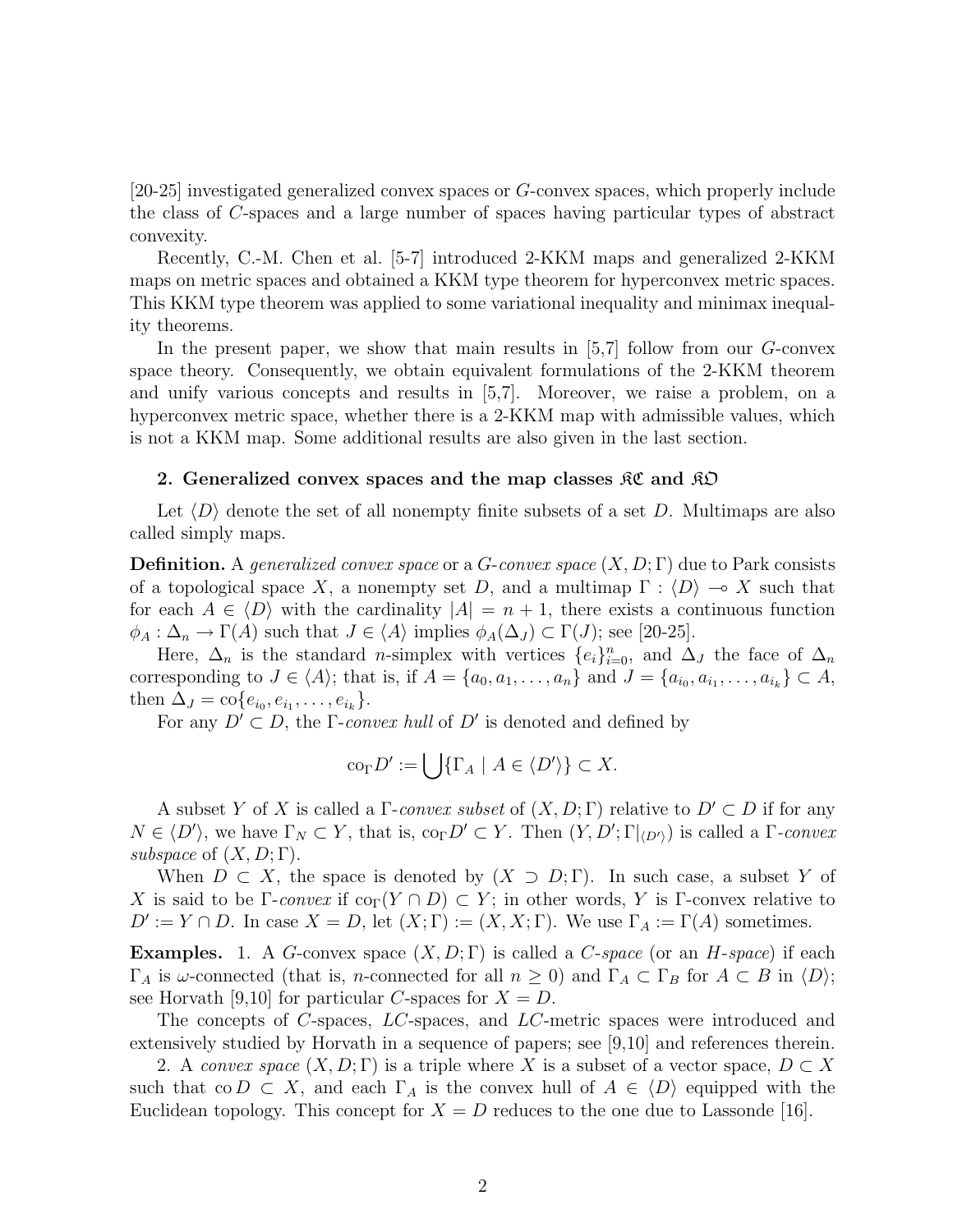**Definition.** Let  $(X, D; \Gamma)$  be a G-convex space and Z a topological space. For a multimap  $F: X \longrightarrow Z$  with nonempty values, if a multimap  $G: D \longrightarrow Z$  satisfies

$$
F(\Gamma_A) \subset G(A) := \bigcup_{y \in A} G(y) \quad \text{for all } A \in \langle D \rangle,
$$

then G is called a KKM map with respect to F. A KKM map  $G : D \to X$  is a KKM map with respect to the identity map  $1_X : X \to X$ .

A multimap  $F: X \to Z$  is called a  $\mathcal{RC}$ -map [resp., a  $\mathcal{RD}$ -map] [21] if, for any closedvalued [resp., open-valued] KKM map  $G: D \to Z$  with respect to F, the family  ${G(y)}_{y\in D}$ has the finite intersection property. We denote

$$
\mathfrak{RC}(X,Z) := \{ F : X \multimap Z \mid F \text{ is a } \mathfrak{RC}\text{-map} \}.
$$

Similarly,  $\mathfrak{SO}(X,Z)$  is defined. Some authors use the notation KKM $(X,Z)$  instead of  $\mathfrak{RC}(X,Z).$ 

If  $1_X \in \mathfrak{RC}(X,X)$ , then  $f \in \mathfrak{RC}(X,Z)$  for any continuous function  $f : X \to Z$ . This also holds for  $\mathfrak{K}\mathfrak{O}$ . Moreover, if  $F : X \to Z$  is a continuous single-valued map or if  $F: X \to Z$  has a continuous selection, then  $F \in \mathcal{RC}(X, Z) \cap \mathcal{RD}(X, Z)$ .

The following is well-known; see [15,17]:

The KKM Principle. Let D be the set of vertices of an n-simplex  $\Delta_n$  and  $G: D \to \Delta_n$ be a KKM map (that is, co  $A \subset G(A)$  for each  $A \subset D$ ) with closed [resp., open] values.  $\lim_{z \to D} G(z) \neq \emptyset$ .

The following well-known KKM theorem for a G-convex space  $(X, D; \Gamma)$  shows that the identity map  $1_X \in \mathfrak{RC}(X,X) \cap \mathfrak{KO}(X,X)$ ; see [20,25]:

**Theorem 2.1.** Let  $(X, D; \Gamma)$  be a G-convex space and  $G: D \to X$  a map such that

 $(1)$  G has closed (resp., open) values; and

 $(2)$  G is a KKM map.

Then  ${F(z)}_{z\in D}$  has the finite intersection property. (More precisely, for each  $N \in \langle D \rangle$ with  $|N| = n + 1$ , we have  $\phi_N(\Delta_n) \cap \bigcap_{z \in N} G(z) \neq \emptyset$ .)

Further, if

Further,  $y$ <br>(3)  $\bigcap_{z \in M} \overline{G(z)}$  is compact for some  $M \in \langle D \rangle$ , then we have  $\bigcap_{z \in D} \overline{G(z)} \neq \emptyset$ .

**Corollary 2.2.** Let  $(X, D; \Gamma)$  be a G-convex space, and  $A \in \langle D \rangle$ ,  $\{C_a\}_{a \in A}$  a family of closed [resp., open] subsets of X such that for each nonempty subset  $B \subset A$ , we have ciosea [resp., open] subsets of  $X$  is<br> $\Gamma_B \subset \bigcup_{b \in B} C_b$ . Then  $\bigcap_{a \in A} C_a \neq \emptyset$ .

In the KKM theory, it is well-known that the KKM Theorem 2.1 or the whole intersection property of functional values of a closed-valued KKM map is equivalent to or implies a large number of statements; for examples, the Fan type matching property, the geometric or section properties, the Fan-Browder type fixed point theorem, existence of maximal elements, analytic alternatives (a basis of various equilibrium problems), the Fan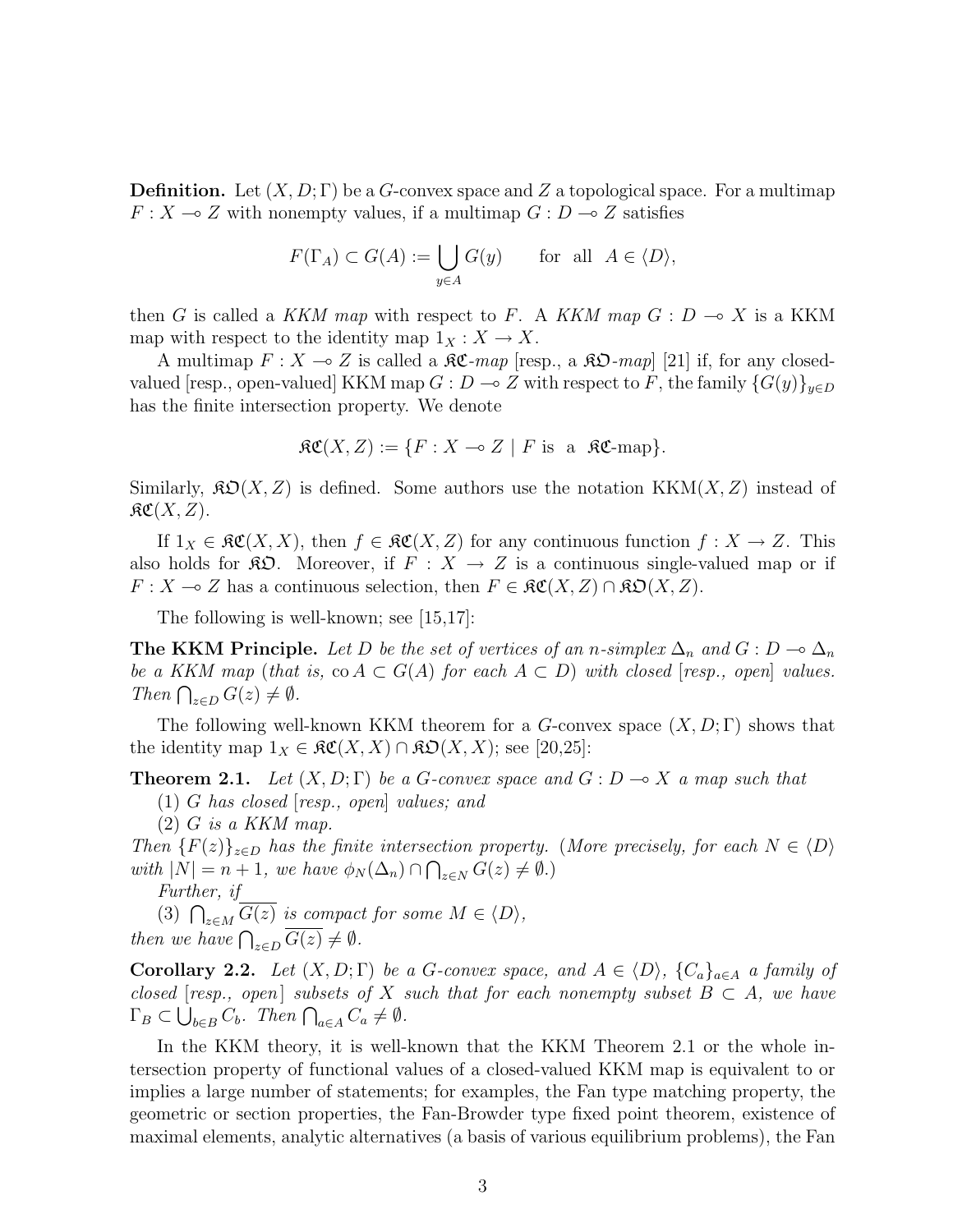type minimax inequality, variational inequalities, best approximation theorems, the von Neumann type minimax theorem, the von Neumann type intersection theorem, the Nash type equilibrium theorem, and others. See [17,20,24].

### 3. KKM maps in metric spaces

Let  $(M, d)$  be a metric space. Motivated by [12] and others, for a bounded subset  $A \subset M$ , we set

 $ad(A) := \bigcap \{B \mid B \text{ is a closed ball such that } A \subset B\}.$ 

 $\mathcal{A}(M) := \{A \subset M \mid A = \text{ad}(A)\},$  i.e.,  $A \in \mathcal{A}(M)$  iff A is an intersection of closed balls. In this case we will say  $A$  is an *admissible* subset of  $M$ .

For  $x \in M$  and  $\varepsilon > 0$ , let

$$
B(x,\varepsilon) := \{ y \in M \mid d(x,y) \le \varepsilon \} \text{ and } N(x,\varepsilon) := \{ y \in M \mid d(x,y) < \varepsilon \}.
$$

We introduce new definitions:

**Definition.** A triple  $(M, D; \Gamma)$  is called simply a *metric space* if  $(M, d)$  is a metric space, D is a nonempty set, and  $\Gamma: \langle D \rangle \to \mathcal{A}(M)$  is a map having admissible values.

A Γ-convex subset of  $(M, D; \Gamma)$  relative to some  $D' \subset D$  is said to be *subadmissible* by some authors.

**Examples.** We give examples of metric spaces  $(M, D; \Gamma)$  and KKM maps on them.

(1)  $(M \supset X; \Gamma)$  where  $\Gamma_A := \text{ad}(A)$ ; see [12]. A map  $G : X \to M$  is called a KKM map if  $\Gamma_A \subset G(A)$  for each  $A \in \langle X \rangle$ .

(2) For each  $A := \{a_0, a_1, \ldots, a_n\} \in \langle D \rangle$ , choose a subset  $B := \{x_0, x_1, \ldots, x_n\} \in \langle M \rangle$ and define  $\Gamma_A := \text{ad}(B)$ . Then  $(M, D; \Gamma)$  becomes a metric space. For this metric space, the so-called generalized  $gKKM$  mapping in [7] simply becomes a KKM map.

#### 4. Hyperconvex metric spaces

The following originates from [1].

**Definition.** A metric space  $(H, d)$  is said to be *hyperconvex* if

$$
\bigcap_{\alpha} B(x_{\alpha}, r_{\alpha}) \neq \emptyset
$$

for any collection  $\{B(x_\alpha, r_\alpha)\}\$  of closed balls in H for which  $d(x_\alpha, x_\beta) \leq r_\alpha + r_\beta$ .

**Examples.** It is known that the space  $\mathbb{C}(E)$  of all continuous real functions on a Stonian space E (that is, extremally disconnected compact Hausdorff space) with the usual norm is hyperconvex, and that every hyperconvex real Banach space is a space  $\mathbb{C}(E)$  for some Stonian space E. Therefore,  $(\mathbb{R}^n, \| \cdot \|_{\infty})$ ,  $l^{\infty}$ , and  $L^{\infty}$  are concrete examples of hyperconvex metric spaces.

Results of Aronszajn and Panitchpakti [1, Theorem 1'] and Isbell [11, Theorem 1.1] are combined in the following: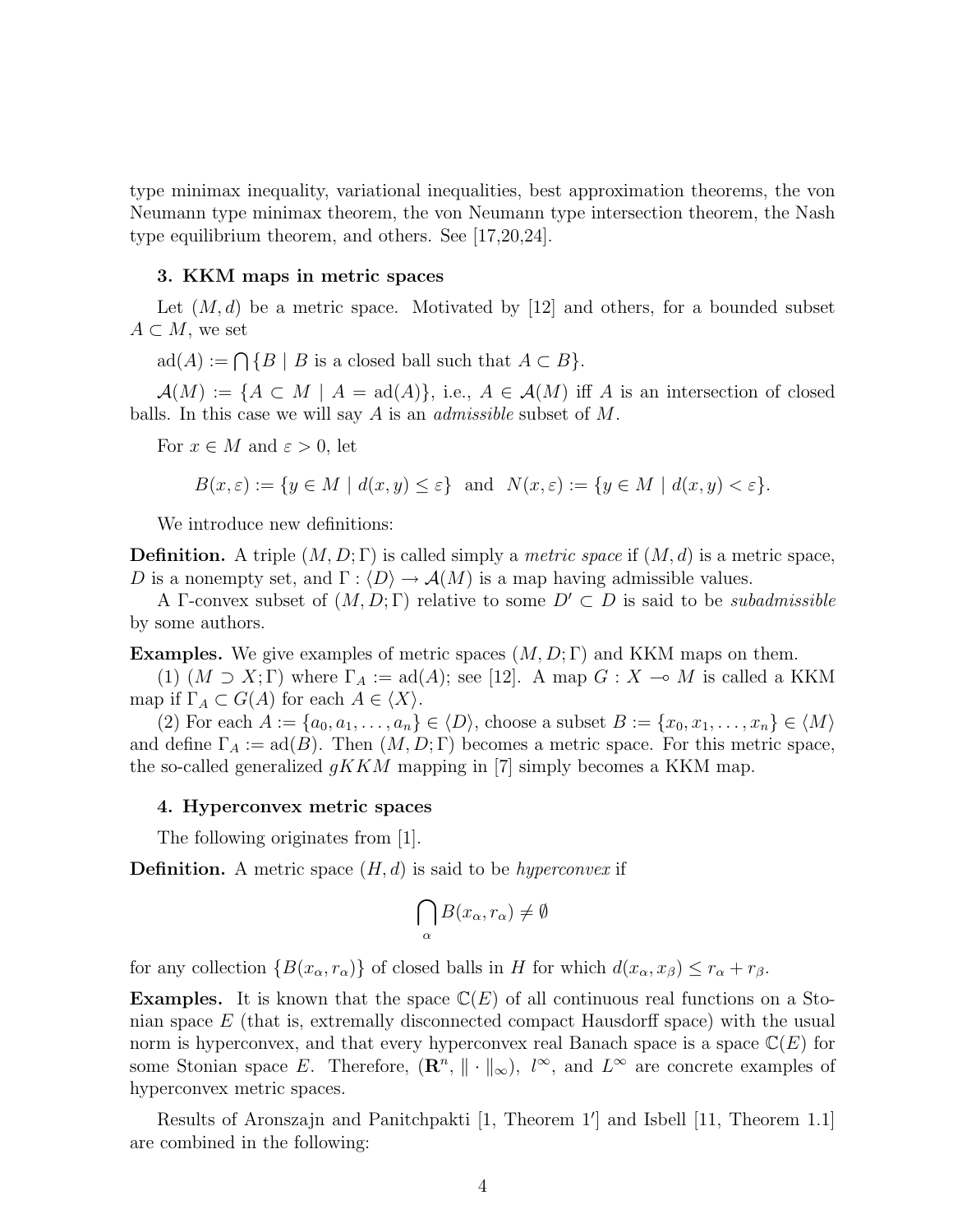Lemma 4.1. A hyperconvex metric space is complete and (freely) contractible.

The following is easy to prove:

**Lemma 4.2.** An admissible subset of a hyperconvex metric space is hyperconvex.

We introduce the following concept:

**Definition.** An abstract convex space  $(H, D; \Gamma)$  is called simply a *hyperconvex metric* space if  $(H, d)$  is a hyperconvex metric space, D is a nonempty set, and  $\Gamma : \langle D \rangle \to \mathcal{A}(H)$ is a map having admissible values such that

 $A, B \in \langle D \rangle$ ,  $A \subset B$  implies  $\Gamma_A \subset \Gamma_B$ .

There should be no confusion between a hyperconvex metric space  $H = (H, d)$  and  $(H, D; \Gamma).$ 

**Theorem 4.3.** Any hyperconvex metric space  $(H, D; \Gamma)$  is a G-convex space.

**Proof.** For each  $A \in \langle D \rangle$ ,  $\Gamma_A$  is hyperconvex by Lemma 4.2 and hence contractible by Lemma 4.1. Therefore,  $(H, D; \Gamma)$  is an H-space and hence a G-convex space.

From Theorems 2.1 and 4.3, we have the following:

**Theorem 4.4.** Let  $(H, D; \Gamma)$  be a hyperconvex metric space and  $G : D \multimap H$  a map such that

 $(1)$  G has closed [resp., open] values; and

 $(2)$  G is a KKM map.

Then  $\{G(z)\}_{z\in D}$  has the finite intersection property. (More precisely, for each  $N \in \langle D \rangle$ with  $|N| = n + 1$ , we have  $\Gamma_N \cap \bigcap_{z \in N} G(z) \neq \emptyset$ .)

Further, if<br>
(3)  $\bigcap_{z \in A} \overline{G(z)}$  is compact for some  $A \in \langle D \rangle$ ,<br>
then we have  $\bigcap_{z \in D} \overline{G(z)} \neq \emptyset$ .

Examples. 1. As a consequence of Theorem 4.4, we obtain Khamsi's KKM theorem for a particular  $\Gamma$  and for particular KKM maps with finitely closed values; see [9]. In fact, by replacing the original topology of H by its finitely generated extension, we can eliminate "finitely".

2. From Theorem 4.4, we obtain another particular forms in [5, Theorems 2 and 3].

It is well-known that any family of closed balls in a hyperconvex metric space has nonempty intersection whenever each two members of the family intersects. More precisely, we have the following due to Penot  $|13, p.406|$ :

**Lemma 4.5.** Let  $(H, d)$  be a hyperconvex metric space and  $\{A_{\alpha}\}_{{\alpha}\in I} \subset \mathcal{A}(H)$ . If for each **Lemma 4.5.** Let  $(H, a)$  be a hyperconvex r<br>  $\alpha, \beta \in I$ ,  $A_{\alpha} \cap A_{\beta} \neq \emptyset$ , then  $\bigcap_{\alpha \in I} A_{\alpha} \neq \emptyset$ .

Note that Lemma 4.5 simply tells that, for a family of admissible subsets of a hyperconvex metric space, the finite intersection property implies the whole intersection property.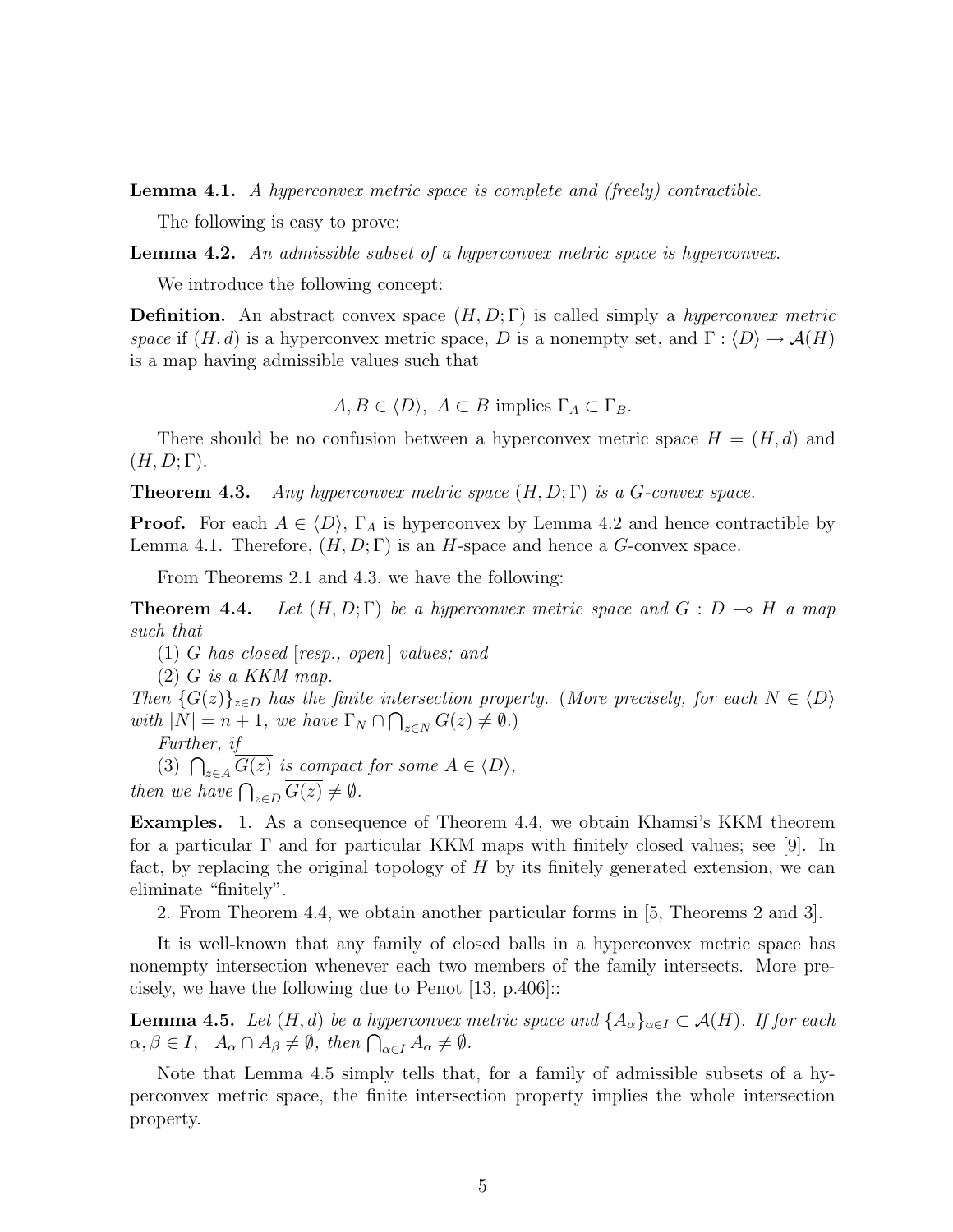As was known by the celebrated Fan lemma [8], this fact is usually shown under the certain compactness assumption.

### 5. 2-KKM maps in metric spaces

We introduce the following new concepts:

**Definition.** A  $\gamma$ -metric space  $(M, D; \gamma)$  consists of a metric space  $(M, d)$ , a nonempty set D, and a map  $\gamma: D \times D \to \mathcal{A}(M)$  such that  $\gamma(a, b) = \gamma(b, a)$  for  $a, b \in D$ .

Sometimes, we use the conventions  $(a, b) = \{a, b\}$  and  $\{a\} = a$ .

**Examples.** 1. Any metric space  $(M, d)$  can be made into a  $\gamma$ -metric space  $(M, M; \gamma)$  by defining  $\gamma(x, y) := \text{ad}\{x, y\}$  for  $x, y \in M$ .

2. Any metric space  $(M, D; \Gamma)$  can be made into a  $\gamma$ -metric space  $(M, D; \gamma)$  by defining  $\gamma := \Gamma|_{D \times D} : D \times D \to \mathcal{A}(M).$ 

**Definition.** For a  $\gamma$ -metric space  $(M, D; \gamma)$ , a map  $G: D \to M$  is called a 2-KKM map if

$$
\gamma(a, a) \subset G(a)
$$
 and  $\gamma(a, b) \subset G(a) \cup G(b)$  for each  $a, b \in D$ .

Examples. Our definition of 2-KKM maps unifies various similar ones in [5,7].

1. [5] Let M be a metric space and  $X \subset M$ . A map  $G : X \to M$  is called a 2-KKM map if for each  $x_1, x_2 \in X$ ,

$$
x_1 \in G(x_1), x_2 \in G(x_2), \text{ and } ad({x_1, x_2}) \subset G(x_1) \cup G(x_2).
$$

This reduces to our definition by putting  $D := X$  and  $\gamma(x, y) := \text{ad}(\{x, y\}).$ 

2. [5] Let X be a nonempty set and Y a metric space. A map  $G: X \to Y$  is called a generalized 2-KKM map if for each  $x_1, x_2 \in X$ , there exists  $y_1, y_2 \in Y$  such that

 $y_1 \in G(x_1)$ ,  $y_2 \in G(x_2)$ , and  $\text{ad}(\{y_1, y_2\}) \subset G(x_1) \cup G(x_2)$ .

This reduces to our 2-KKM map by putting  $D := X$ ,  $M := Y$ , and  $\gamma(x_1, x_2) :=$  $ad({y_1, y_2}).$ 

3. [7] Let Z be a nonempty set and Y a metric space. A map  $G: Z \rightarrow Y$  is called a generalized 2-gKKM map if for each  $z_1, z_2 \in Z$ , there exists  $y_1, y_2 \in Y$  such that

$$
y_1 \in G(z_1), y_2 \in G(z_2), \text{ and } ad({y_1, y_2}) \subset G(z_1) \cup G(z_2).
$$

This definition is same to that of the preceding one.

The following is a 2-KKM theorem:

**Theorem 5.1.** Let  $(H, D; \Gamma)$  be a hyperconvex metric space. If  $G : D \to \mathcal{A}(H)$  is a **Theorem 3.1.** Let  $(H, D; I)$  be<br>2-KKM map, then  $\bigcap_{z \in D} G(z) \neq \emptyset$ .

**Proof 1.** Recall that  $(H, D; \Gamma)$  is a G-convex space and we apply Corollary 2.2. For any  $z_1, z_2 \in D$ , let  $A := \{z_1, z_2\}$  and  $C_1 := G(z_1), C_2 := G(z_1)$ . Since G is a 2-KKM map, by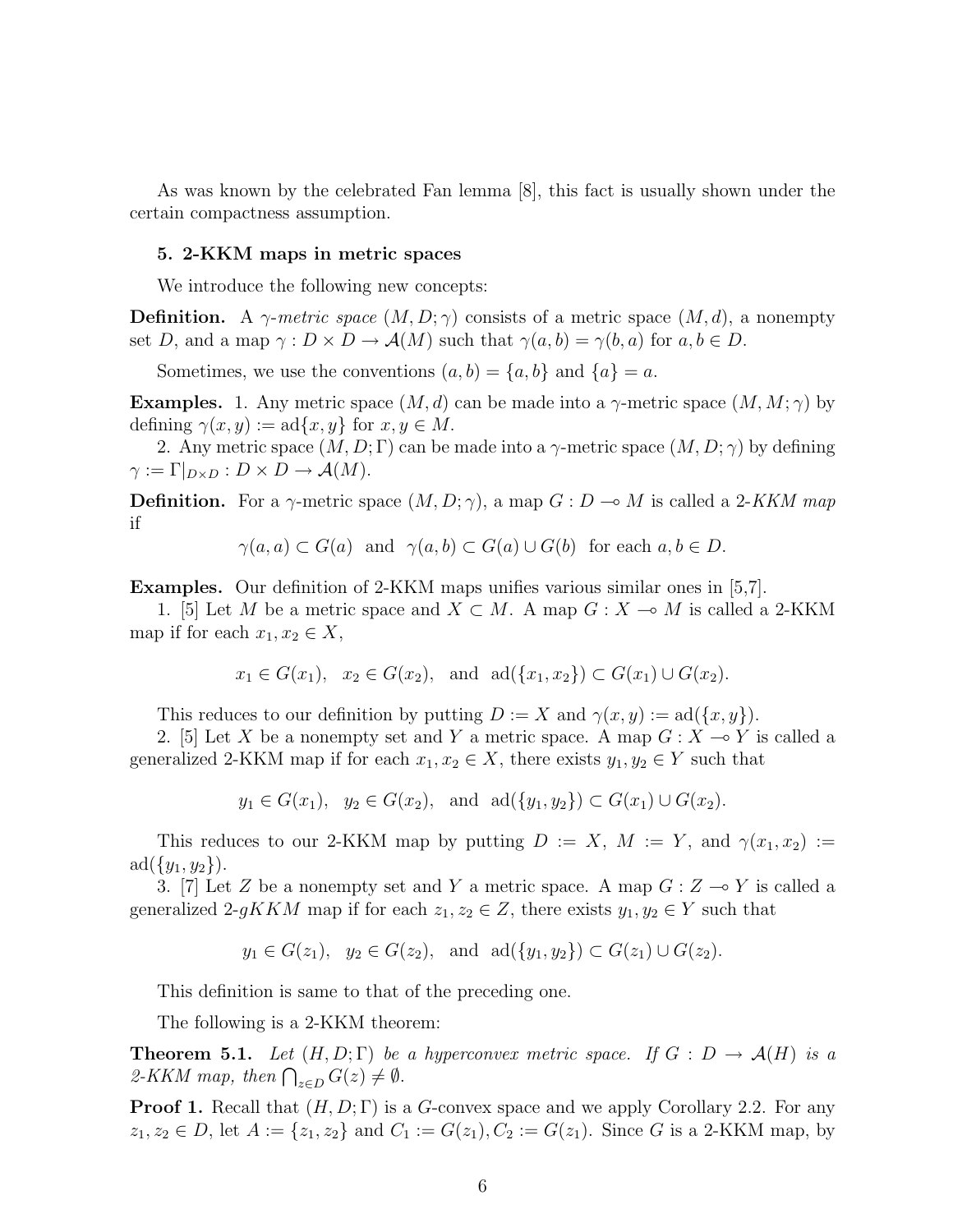Corollary 2.2,  $C_1 \cap C_2 = G(z_1) \cap G(z_2) \neq \emptyset$ . Since each  $G(z) \in \mathcal{A}(H)$ , by Lemma 4.5, we have the conclusion.

**Proof 2.** Since any element of  $\mathcal{A}(H)$  is contratible by Lemma 4.2 and hence connected. Suppose that  $G(a) \cap G(b) = \emptyset$  for some  $a, b \in D$ . Since  $a \in G(a)$ ,  $b \in G(b)$ ,  $G(a)$  and  $G(b)$ are closed and  $\gamma(a, b) \in \mathcal{A}(H)$  is connected, it is impossible that  $\gamma(a, b) \subset G(a) \cup G(b)$ . Now we apply Lemma 4.5.

Note that Theorem 5.1 unifies the main results in [5, Theorem 4], [7, Theorem 5].

**Theorem 5.2.** Let X be an admissible subset of a hyperconvex metric space  $(H \supset X; \Gamma)$ . If  $G: X \to \mathcal{A}(X)$  is a 2-KKM map, then G has a fixed point.

**Proof.** By Lemma 4.2, X itself is a hyperconvex metric space. Hence  $\bigcap_{x\in X} G(x) \neq \emptyset$  by Theorem 5.1. Then any point in the intersection is fixed under G.

**Remark.** Any KKM map on a metric space  $(M, D; \Gamma)$  is 2-KKM. The converse does not hold; see  $[5]$ .

**Question.** For a hyperconvex metric space  $(H, D; \Gamma)$ , is there any  $\mathcal{A}(H)$ -valued 2-KKM map  $G: D \to \mathcal{A}(H)$ , which is not a KKM map?

We have a partial solution to this problem:

**Theorem 5.3.** Let  $(H, D; \Gamma)$  be a hyperconvex metric space and  $G: D \to \mathcal{A}(H)$  a 2-KKM map. Then there is a hyperconvex metric space  $(H, D; \Gamma')$  for which G is a KKM map.

**Proof.** Since G is a 2-KKM map, by Theorem 5.1, there exists an  $x_* \in H$  such that  $x_* \in \bigcap_{z \in D} G(z)$ . Define a map  $\Gamma' : \langle D \rangle \to \mathcal{A}(H)$  by  $\Gamma'_A := \{x_*\}$  for each  $A \in \langle D \rangle$ . Then  $\Gamma'_A \subset G(A)$  and hence G is a KKM map on the hyperconvex metric space  $(H, D; \Gamma').$ 

Note that Theorem 5.1 follows from Theorems 4.4 and 5.3. Consequently, main results in [5,7] follow from Theorem 2.1 and hence from our  $G$ -convex space theory. Other results in [5,7] can be deduced by routine ways in the KKM theory.

## 6. 2-KKM maps in topological spaces

Some other concepts in [5] can be upgraded as follows:

**Definition.** Let  $(X, D; \gamma)$  be a triple consisting of a topological space X, a nonempty set D, and a multimap  $\gamma : D \times D \longrightarrow X$  such that for each  $a, b \in D$ ,  $\gamma(a, b)$  is a nonempty subset of X.

Let Y be a topological space and  $F : X \longrightarrow Y$  be a map. A map  $G : D \longrightarrow Y$  is called a 2-KKM map with respect to  $F$  if

 $F(\gamma(a, a)) \subset G(a)$  and  $F(\gamma(a, b)) \subset G(a) \cup G(b)$  for each  $a, b \in D$ .

A 2-KKM map  $G: D \to X$  is a 2-KKM map with respect to the identity map  $1_X$ .

A multimap  $F: X \to Y$  is called a 2- $\Re \mathfrak{C}$ -map [resp., 2- $\Re \mathfrak{D}$ -map] if, for any closedvalued [resp., open-valued] 2-KKM map  $G : D \multimap Y$  with respect to F, the family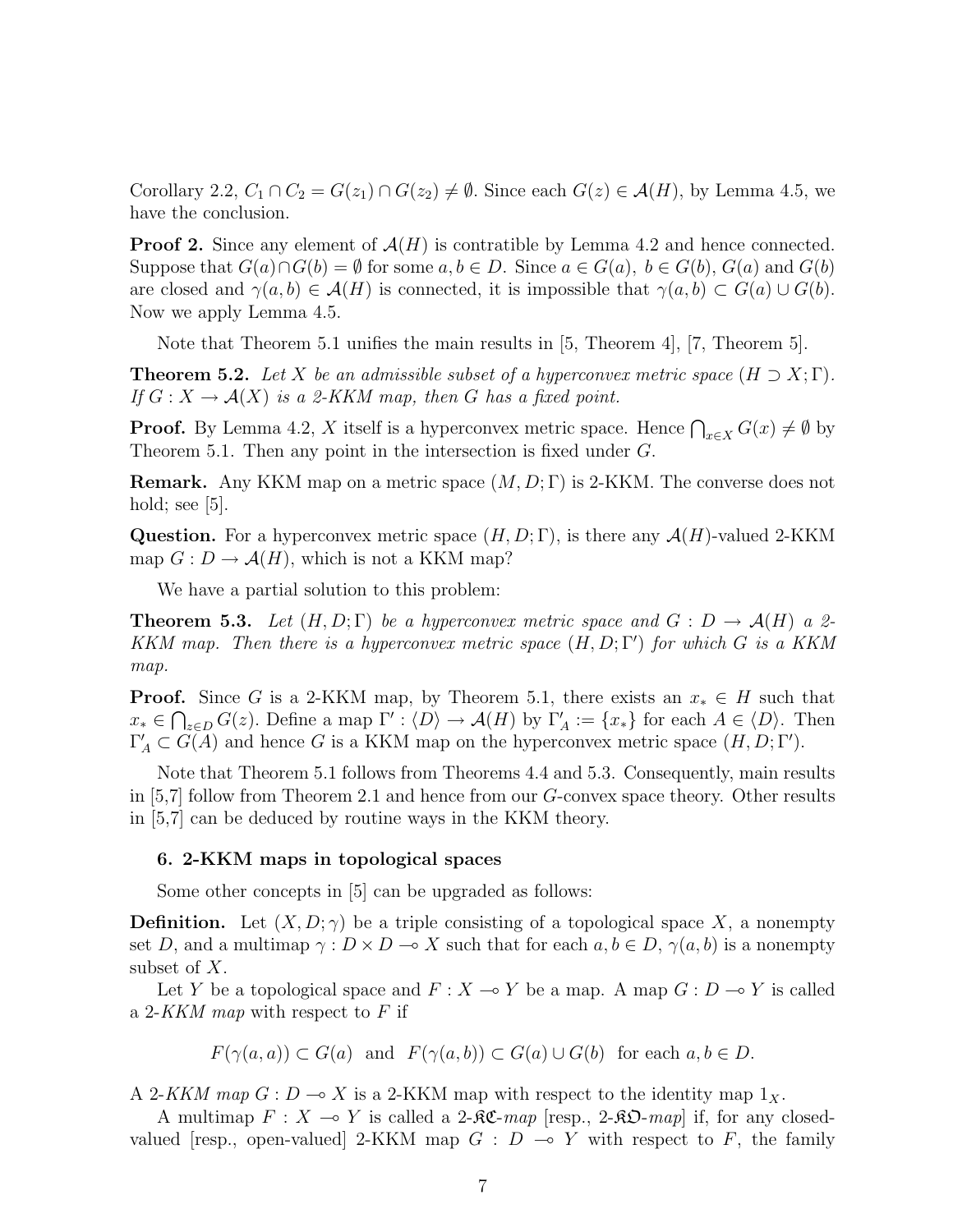${G(a)}_{a\in D}$  has the 2-valued intersection property, that is,  $G(a)\cap G(b) \neq \emptyset$  for any  $a, b \in D$ . We denote

$$
2-\mathfrak{RC}(X,Y) := \{ F : X \multimap Y \mid F \text{ is a } 2-\mathfrak{RC}\text{-map} \}.
$$

Similarly,  $2-\mathcal{R} \mathcal{D}(X, Y)$  is defined. Some authors use the notation  $KKM(X, Y)$  instead of  $\mathfrak{RC}(X,Y)$ .

**Examples.** We give examples of triples  $(X, D; \gamma)$  and some related maps:

1. A  $\gamma$ -metric space  $(M, D; \gamma)$ .

2. [28] An interval space X is a topological space with a map  $[\cdot, \cdot] : X \times X \longrightarrow X$  such that for any  $x_1, x_2 \in X$ ,  $[x_1, x_2] = [x_2, x_1]$  is a connected set containing  $x_1, x_2$ . Define  $\gamma(x_1, x_2) := [x_1, x_2].$ 

3. [2,4] Let X be a Hausdorff topological space and  $\{C_A\}$  a family of nonempty connected subsets of X indexed by finite subsets A of X such that  $A \subset C_A$ , then we call  $(X, {C_A})$  a W-space. Define  $\gamma(x, y) := C_{\{x, y\}}$  for each  $x, y \in X$ .

4. [3] A topological space X is called a generalized interval space if there exists a mapping  $\Gamma: X \times X \to \mathcal{A}(X)$ , where  $\mathcal{A}(X)$  is a family of nonempty connected subsets of X. Define  $\gamma(x, y) := \Gamma(x, y)$  for each  $x, y \in X$ .

5. The generalized 2-gKKM map in [7, Definition 5] can be made into a 2- $\mathcal{RC}$ -map in our sense.

The following due to Thompson and Yuan [29, Theorems 1 and 2] gives us another example:

**Lemma 6.1.** Let X and Y be two topological spaces and  $\Phi : X \to Y$  be an u.s.c. or a l.s.c. map with nonempty closed  $[resp., open]$  connected values. If X is an interval space such that for each  $x_1, x_2 \in X$ , we have

$$
\Phi([x_1, x_2]) \subset \Phi(x_1) \cup \Phi(x_2),
$$

then  $\Phi$  has the 2-value intersection property, that is,  $\Phi(x_1) \cap \Phi(x_2) \neq \emptyset$  for each  $x_1, x_2 \in X$ .

Note that  $\Phi$  is a 2-KKM map with respect to itself. Moreover, in [29, Theorems 3 and 4], Lemma 6.1 is applied to obtain the finite intersection property of the family  ${\{\Phi(x) | x \in X\}}$ . It is routine that, under some additional assumption, we can deduce the whole intersection property of the family and its equivalents or consequences as for the KKM Theorem 2.1. A part of this kind of works was done in [2-4 and some others] and we will not repeat here. But, we give a new result on hyperconvex metric space.

From Lemmas 4.5 and 6.1, we immediately have the following whole intersection property.

**Theorem 6.2.** Let X be a topological space, H a hyperconvex metric space and  $\Phi: X \to H$ be an u.s.c. or a l.s.c. map with admissible values. If  $X$  is an interval space such that for each  $x_1, x_2 \in X$ , we have

$$
\Phi([x_1, x_2]) \subset \Phi(x_1) \cup \Phi(x_2),
$$

then  $\bigcap_{x\in X} \Phi(x) \neq \emptyset$ .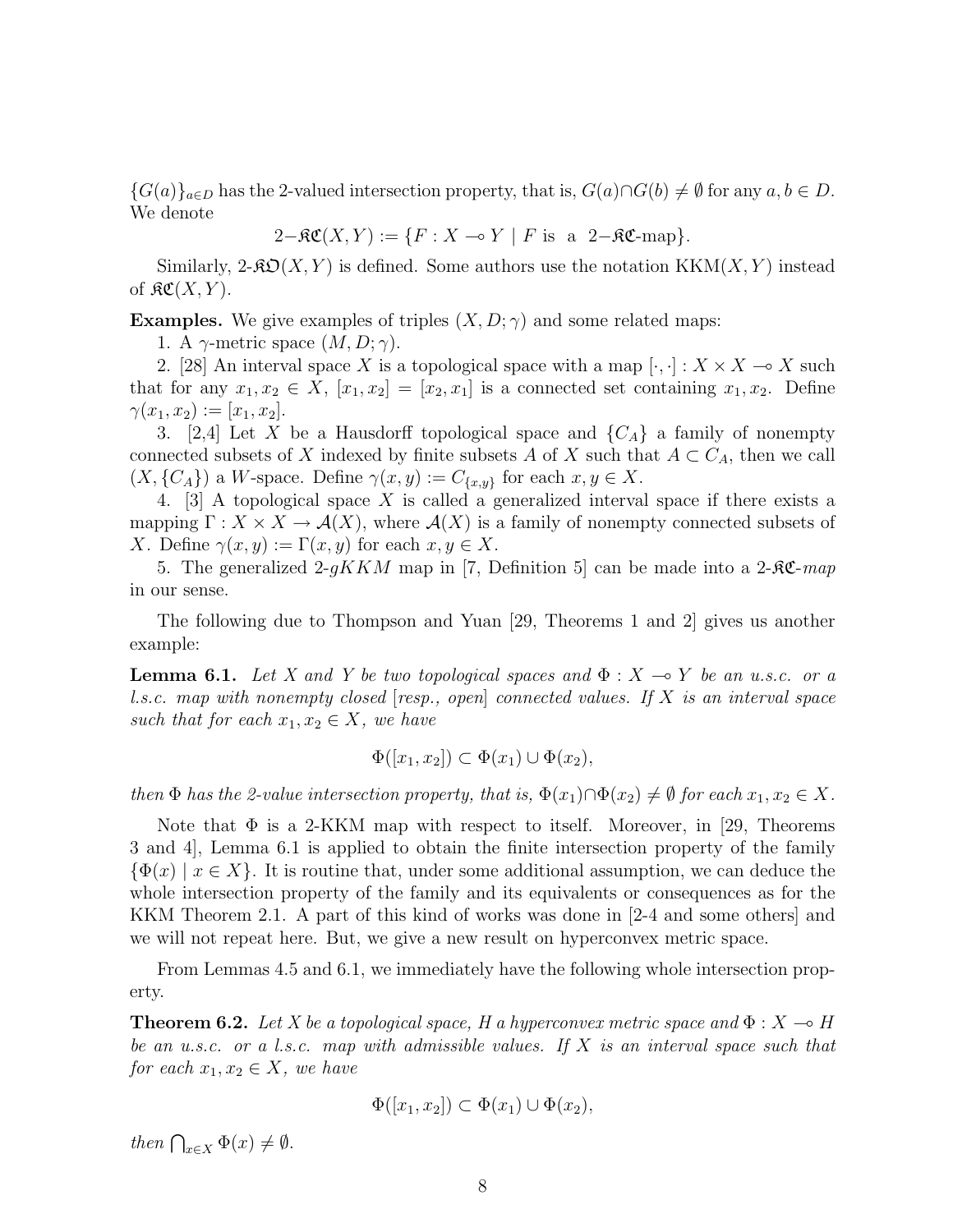Proof. Note that any admissible subset is closed and contractible by Lemmas 4.1 and 4.2, and hence, connected. Therefore, by Lemma 6.1,  $\Phi$  has the 2-value intersection property. Now, by Lemma 4.5, the conclusion follows.

**Corollary 6.3.** Let H be a hyperconvex metric space and  $\Phi : H \to H$  be an u.s.c. or a l.s.c. map with admissible values such that for each  $x_1, x_2 \in H$ , we have

 $\Phi(\text{ad}\{x_1,x_2\}) \subset \Phi(x_1) \cup \Phi(x_2).$ 

Then

(i)  $\Phi$  has a fixed point; and

(ii) any map  $F : H \multimap H$  satisfying  $F(x) \supset \Phi(x)$  for each  $x \in H$  is a 2-KKM map with respect to Φ.

**Example.** [7] If X is a metric space and Y is a topological space, any continuous map  $f: X \to Y$  or any multimap  $F: X \to Y$  having a continuous selection belong to  $\mathfrak{RC}(X, Y) \subset 2\text{-}\mathfrak{RC}(X, Y).$ 

# References

- [1] N. Aronszajn and P. Panitchpakdi, Extensions of uniformly continuous transformations and hyperconvex metric spaces, Pacific J. Math. 6 (1956), 405–439.
- [2] S.S. Chang, Y.J. Cho, X. Wu, and Y. Zhang, The topological versions of KKM theorems and Fan's matching theorem with applications, Top. Methods in Nonlin. Anal. 1 (1993), 231–245.
- [3] S.S. Chang, Some nonempty intersection theorems in generalized interval spaces with applications, J. Math. Anal. Appl. 199 (1996), 787–803.
- [4] S.S. Chang, G.M. Lee, and B.S. Lee, Minimax inequalities for vector-valued mappings on W-spaces, J. Math. Anal. Appl. 198 (1996), 371–380.
- [5] T.-H. Chang, C.-M. Chen, J.H. Chang, Generalized 2-KKM theorems and their applications on hyperconvex metric spaces, Nonlinear Anal. 69 (2008), 1145–1149.
- [6] T.-H. Chang, C.-M. Chen, C.Y. Peng, Generalized KKM theorems on hyperconvex metric spaces and some applications, Nonlinear Anal. **69** (2008), 530–535.
- [7] C.-M. Chen, T.-H. Chang, Some results for the family  $2-qKKM(X, Y)$  and the  $\Phi$ mappings in hyperconvex metric spaces, Nonlinear Anal. 69 (2008), 2533–2540.
- [8] K. Fan, A generalization of Tychonoff's fixed point theorem, Math. Ann. 142 (1961), 305–310.
- [9] C.D. Horvath, Contractibility and generalized convexity, J. Math. Anal. Appl. 156 (1991), 341–357.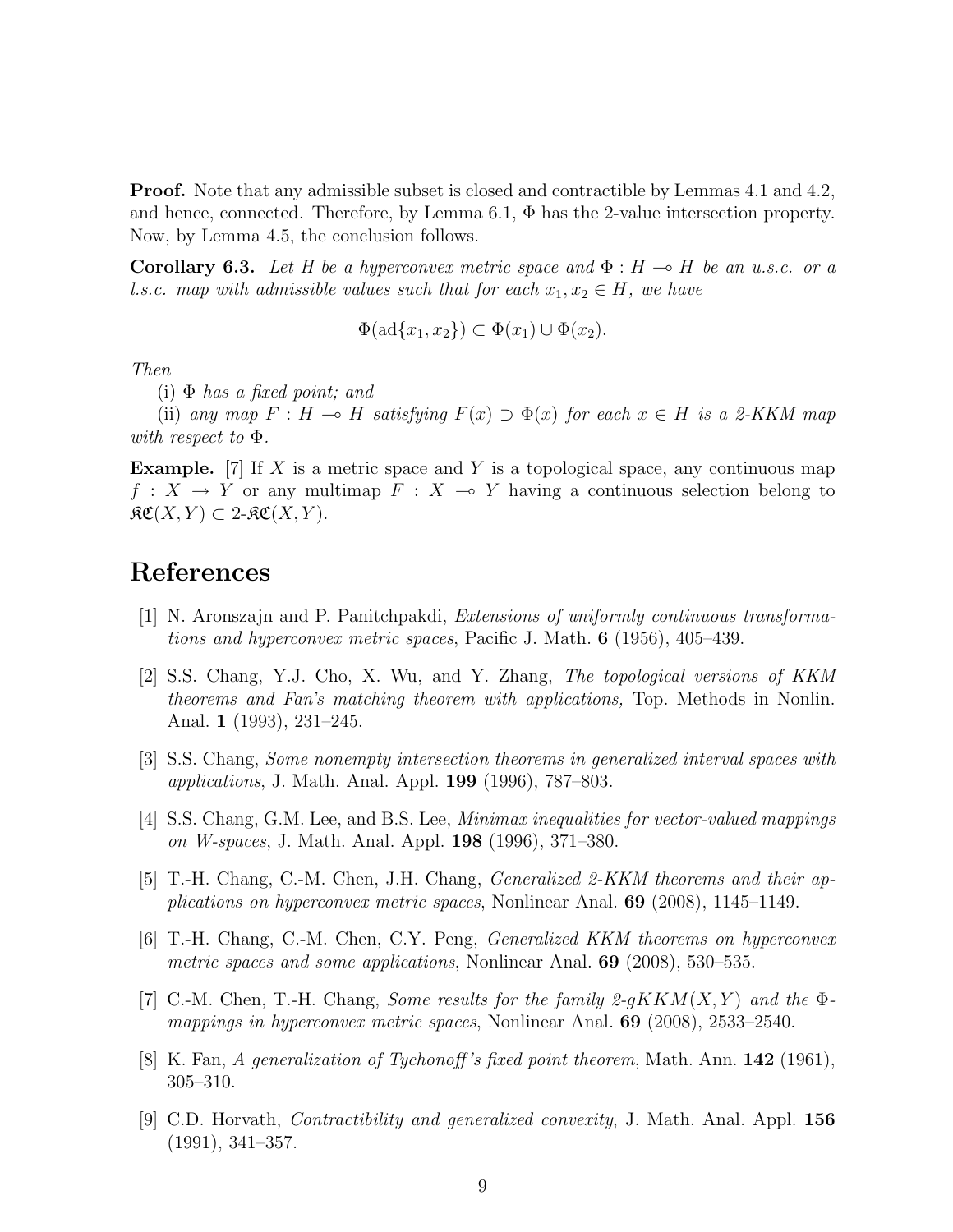- [10] C.D. Horvath, Extension and selection theorems in topological spaces with a generalized convexity structure, Ann. Fac. Sci. Toulouse 2 (1993), 253–269.
- [11] J. R. Isbell, Six theorems about injective metric spaces, Comment. Math. Helvatici 39 (1964), 439–447.
- $[12]$  M. A. Khamsi, *KKM and Ky Fan theorems in hyperconvex metric spaces*, J. Math. Anal. Appl. 204 (1996), 298–306.
- [13] W.A. Kirk and B. Sims (ed.), Handbook of Metric Fixed Point Theory, Kluwer Academic Publ., Boston, 2001.
- [14] W. A. Kirk, B. Sims, and G. X.-Z. Yuan, The Knaster-Kuratowski and Mazurkiewicz theory in hyperconvex metrix spaces and some of its applications, Nonlinear Analysis 39 (2000), 611–627.
- $[15]$  B. Knaster, K. Kuratowski, S. Mazurkiewicz, *Ein Beweis des Fixpunktsatzes für n*-Dimensionale Simplexe, Fund. Math. 14 (1929), 132–137.
- [16] M. Lassonde, On the use of KKM multifunctions in fixed point theory and related topics, J. Math. Anal. Appl. 97 (1983), 151–201.
- [17] S. Park, Ninety years of the Brouwer fixed point theorem, Vietnam J. Math. 27 (1999), 193–232.
- [18] S. Park, Fixed point theorems in hyperconvex metric spaces, Nonlinear Analysis 37 (1999), 467–472.
- [19] S. Park, The Schauder type and other fixed point theorems in hyperconvex spaces, Nonlinear Analysis Forum 3 (1998), 1–12.
- [20] S. Park, Elements of the KKM theory for generalized convex spaces, Korean J. Comput. & Appl. Math. 7 (2000), 1–28.
- [21] S. Park, Coincidence, almost fixed point, and minimax theorems on generalized convex spaces, J. Nonlinear Convex Anal. 4 (2003), 151–164.
- [22] S. Park and H. Kim, Admissible classes of multifunctions on generalized convex spaces, Proc. Coll. Natur. Sci., Seoul Nat. Univ. 18 (1993), 1-21.
- [23] S. Park and H. Kim, Coincidence theorems on admissible maps on generalized convex spaces, J. Math. Anal. Appl. 197 (1996), 173–187.
- [24] S. Park and H. Kim, Foundations of the KKM theory on generalized convex spaces, J. Math. Anal. Appl. 209 (1997), 551–571.
- [25] S. Park and W. Lee, A unified approach to generalized KKM maps in generalized convex spaces, J. Nonlinear Convex Anal. 2 (2001), 157–166.